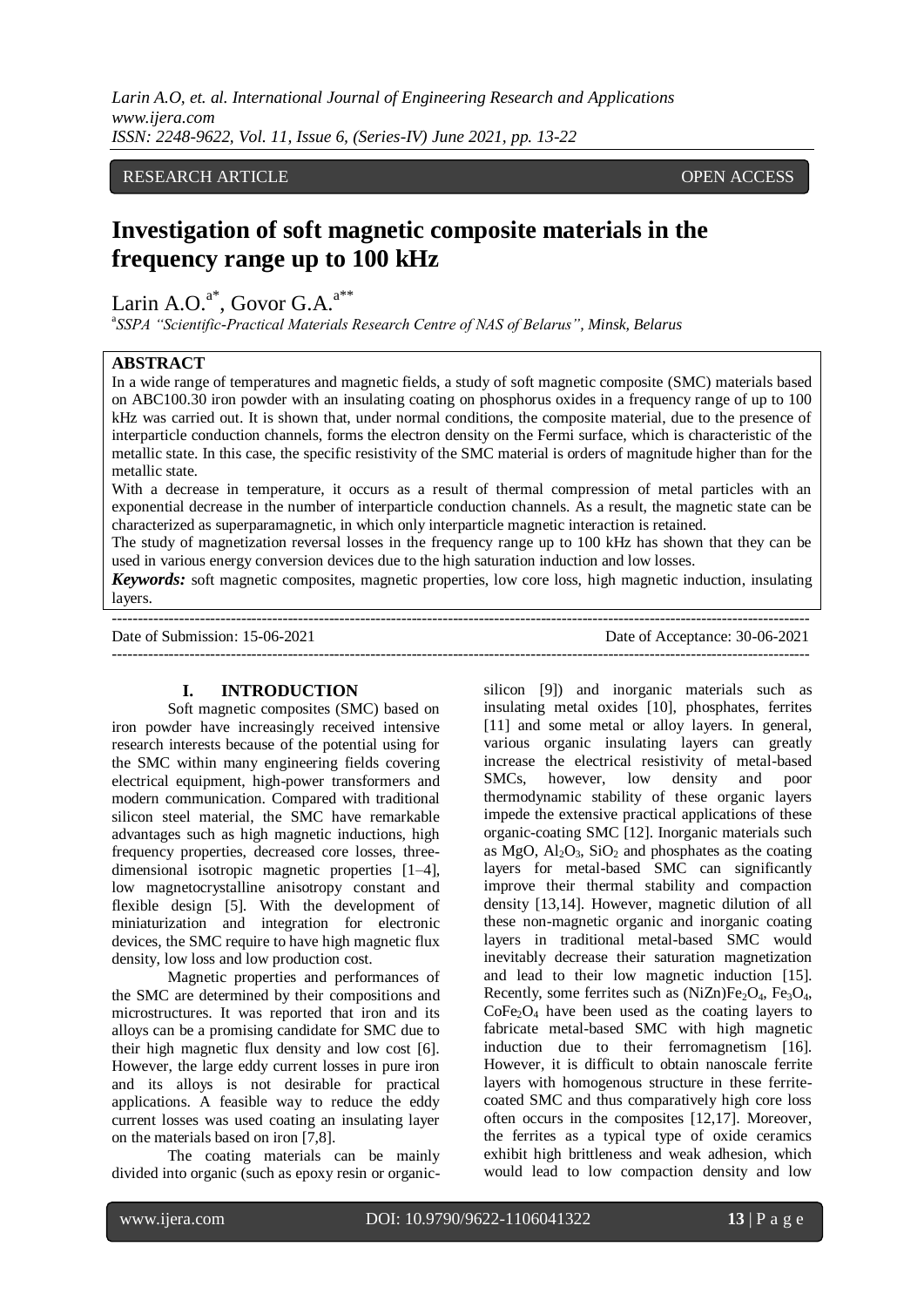mechanical strength of metal-ferrite structured SMC [14]. Thus, it is necessary to explore suitable coating layers and feasible preparation methods for fabricating high-performance SMC with the ideal composite structures to thoroughly improve their overall performance.

In this work, we investigated the structural and magnetic properties of SMC materials based on high-purity iron powders ABC100.30 with nanoscale insulating coatings based on phosphorus oxide. In [18], the static properties of composite soft magnetic materials were considered in comparison with the characteristics of sheet steel. In [19] the possibility of using composite materials for the construction of electric motors and other products for industrial frequencies of 50 - 60 Hz is studied. The most demanded and often used in the practice of magnetic materials for building various kinds of power supplies, inverter converters for various purposes, induction heating panels and a number of other applications is the frequency range of oscillations up to 100 kHz. It is of interest to study the behavior of composite soft magnetic materials in this frequency range to determine their applicability in comparison with other magnetic materials.

In this regard, the purpose of this work is to study the properties of composite magnetically soft materials, primarily the frequency dependences of magnetization reversal losses in the oscillation range up to 100 kHz.

### **II. EXPERIMENTAL TECHNIQUE**

The technology for the manufacture of isolated powders of soft magnetic materials and the manufacture of products from them is a multistage process that includes the following basic operations.

1. Operation on the reactive deposition of insulating coatings from the gas phase at a temperature of  $150 - 200$  °C [21]. During this operation, the iron powder is suspended in a gaseous medium containing the vapor of the deposited oxide material together with the vapor of the solvent. Solvent vapors, which were used as ethanol, gasoline, acetone, isopropyl alcohol and others, are gradually removed from the reactor. In this work, we investigated composite materials based on highpurity ABC100.30 iron powders on the surface of which insulating coatings were applied using phosphorus oxide. The chemical composition of the main impurities of ABC100.30 iron powders is shown in Table 1.

| Table 1. Chemical composition, weight. % |  |  |  |  |  |
|------------------------------------------|--|--|--|--|--|
|------------------------------------------|--|--|--|--|--|

| ABC100.30 | 0,002 | 0.05 |
|-----------|-------|------|

2. Operation on the manufacture of products by hydrostatic pressing of isolated powders in special molds, on the working surfaces of which a lubricant was applied, under a pressure of 0.7 - 0.8 GPa under normal conditions. The pressed products were heat treated to normalize the physical parameters. The samples are annealed at a temperature of 600-650  $\degree$ C in vacuum or in air.

One of the main advantages of the developed technology, even taking into account the fact that the technology is being finalized, is the possibility of uniform application of protective and insulating coatings of various compositions in a wide range from nanometers to micrometers. In addition, products made of a composite material according to the developed technology retain their dimensions after pressing and subsequent annealing.

To study the magnetic properties, samples of a composite magnetic material were made in the form of rings with dimensions of 24x13x8 mm. The density of the finished products was in the range from 7.4 to 7.75  $g/cm<sup>3</sup>$  in dependences of the isolation layer thickness.

The measurements of the magnetic properties were carried out both on an express magnetometer, where the losses and other magnetic parameters were determined from the magnetization reversal curves of the samples, and additionally by a direct method by measuring the heating rate of the core during operation in the adiabatic mode. Both of these methods showed good agreement between the measurement results.

### **III. RESEARCH RESULTS**

Figure 1 shows the results of an electron microscopic study of the surface of isolated iron particles - microstructure and chemical composition. It can be seen that the iron particle size is generally less than 100 μm. In terms of the composition of surface coatings of iron powder, in addition to phosphorus oxide, the content of which is close to 3.3 wt.%, silicon oxides are also present, about 2 wt.% is a powder lubricant. The X-ray diffraction pattern of the SMC-treated material shows the presence of pure iron only (Figure 2). Some rise in the diffuse background is associated with the presence of impurities of less than 1%.

Figure 3 shows the temperature dependence of the resistivity of the composite material under study, which has an exponential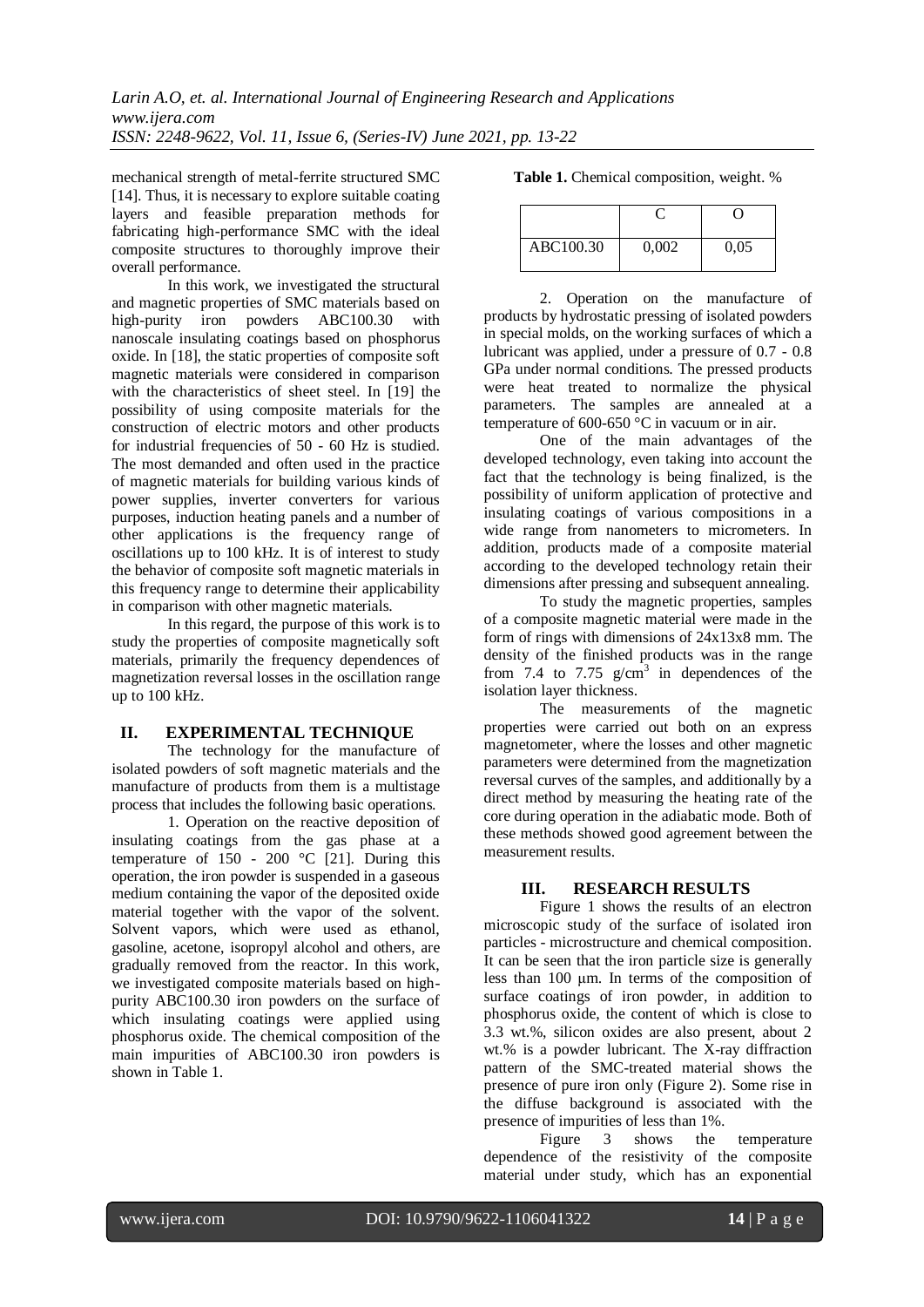decrease in its value as the temperature rises from 100 K to room temperature from  $10^4$  Ohm⋅m to 30 Ohm∙m.

The SMC magnetization curve in a magnetic field of 800 kA/m and a wider temperature range is shown in Figure 4 from which it follows that the Curie temperature of the material is  $T_c$  = 1000 K.

Figure 5 shows the hysteresis loop when the SMC material is magnetized at a frequency of 1 kHz. It can be seen that the change in the magnetic induction from the magnitude of the magnetic field strength is almost linear with the magnitude of the coercive force of the order of 10-20 A / m

Figure 6 shows the curves of magnetization and losses at a frequency of 1 kHz of the material SMC based on ABC100.30 in magnetic fields up to 10 kA/m Figure 7 shows the magnetization curve of the composite SMC material in strong magnetic fields, which is characterized by linear changes magnetic induction in the range of magnetic fields up to 300 kA/m.

Losses of SMC material based on ABC100.30 phosphorus oxide insulation depending on frequency at values of induction 0.2 and 0.35T are shown in Figure 8.

### **IV. DISCUSSION OF RESEARCH RESULTS**

Unlike magnetodielectrics, where each metal particle is completely isolated and conductivity between the particles is excluded, for a composite magnetically soft material, under normal conditions, adjacent metal particles are connected by conduction channels to form a common conduction band. In this case, the isolation of the metal particles is local, allowing the mutual exchange of conduction electrons between the particles. As a result of the mutual overflow of electrons, a conduction band is formed, in which the electron density of the Fermi surface is determined by the degree of overlapping of metal particles.

Based on the theory of direct exchange interaction, the electron densities on the Fermi surface should be close for both the metallic ferromagnetic and the composite materials (Figure 9) In this case, the magnetic properties of the metallic ferromagnetic and the composite material will be identical. This condition can be fulfilled in the case of composite magnetic materials if the grain insulation is local and has the minimum possible thickness. As shown by the present studies, the average calculated thickness of the insulating layer should be nanometer in size.

At low temperatures, the metal particles become practically insulated as a result of thermal contraction. This magnetic state is close to the socalled superparamagnetic state, which is characterized by a decrease in magnetization with decreasing temperature in low magnetic fields. In this case, the population of the Fermi level changes from a maximum value for a state close to metallic  $E_f = E_f$  to a minimum value for a superparamagnetic state  $E_f = E_f$  to (Figure 8). The superparamagnetic state of a composite material is characterized by a weak dipole-dipole magnetic interaction between metal particles, for which saturation is achieved in strong magnetic fields.

The equilibrium magnetization of an ensemble of such superparamagnetic particles can be described, as for a classical paramagnet, by the Langevin function

 *I=nm(cth(mH/kT) – kT/mH)* (1)

where  $I$  — magnetization;  $m$  — magnetic moment of the granule;  $n$  — number of granules per unit volume;  $H$  — strength of the external magnetic field.

Figure 10 shows the calculated change in the magnetic induction as a function of temperature for an ideal Langevin paramagnet (curve 1) and the magnetic induction of an SMC material based on ABC100.30 in a magnetic field with a strength of 800A/m (curve 2). The graph shows a significant difference in the behavior of the temperature dependences of the magnetic induction, which is associated with a change in the population of the Fermi level in the latter case.

The studies carried out have shown that further progress in improving the magnetic properties of composite materials and, first of all, achieving the minimum values of losses, is associated with an improvement in the properties of the iron powder itself. Defectiveness of grains of iron powder, determined by the content of carbon forming iron carbides, is one of the factors in the growth of coercive force and losses due to magnetization reversal.

## **V. CONCLUSION**

In a wide range of temperatures and magnetic fields, a study of soft magnetic composite (SMC) materials based on ABC100.30 iron powder with an insulating coating on phosphorus oxides in a frequency range of up to 100 kHz was carried out. It is shown that, under normal conditions, the composite material, due to the presence of interparticle conduction channels, forms the electron density on the Fermi surface, which is characteristic of the metallic state. In this case, the specific resistivity of the SMC material is orders of magnitude higher than for the metallic state.

With a decrease in temperature, it occurs as a result of thermal compression of metal particles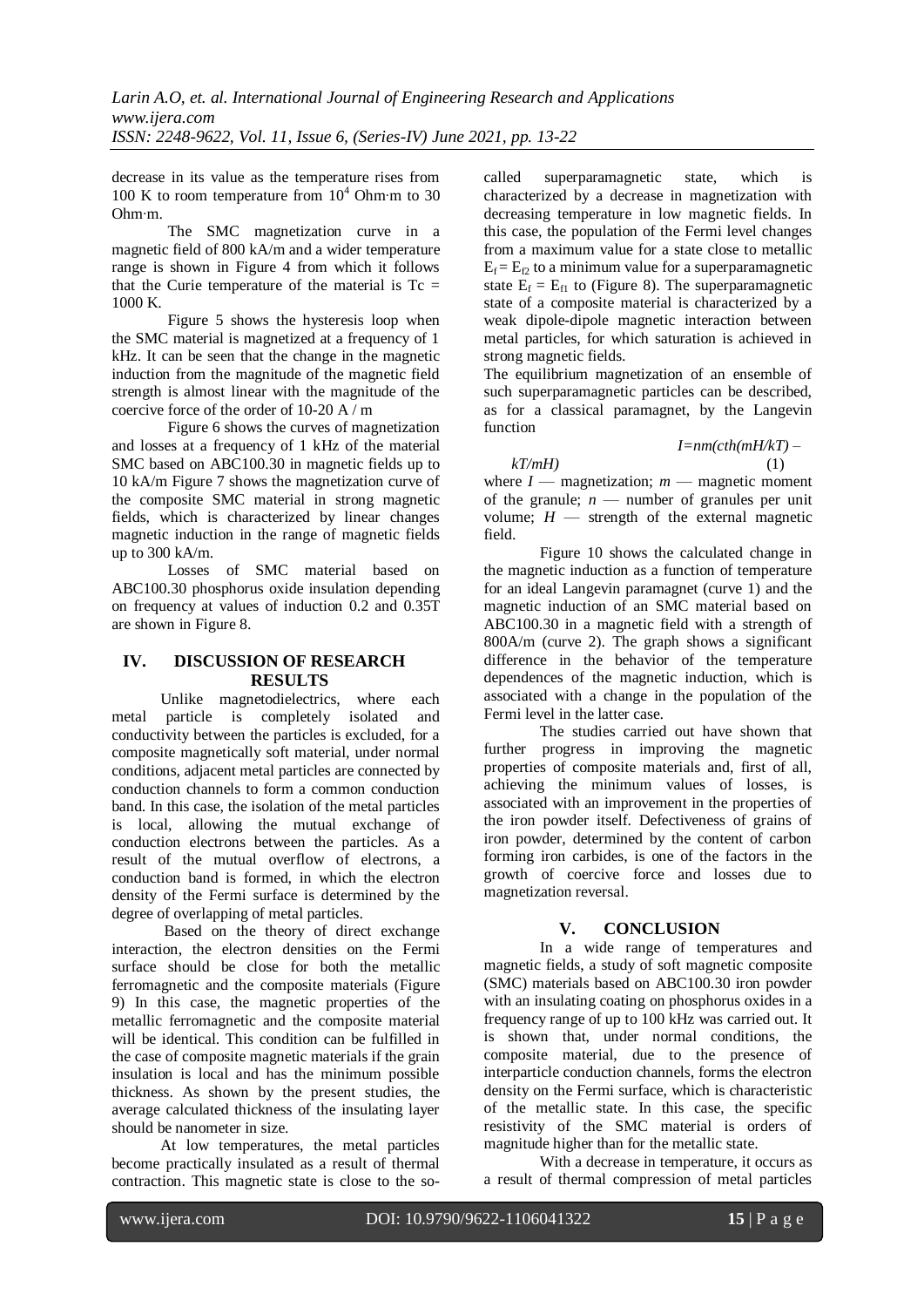with an exponential decrease in the number of interparticle conduction channels. As a result, the magnetic state can be characterized as superparamagnetic, in which only interparticle magnetic interaction is retained.

It is shown that under normal conditions, the developed SMC composite materials have minimal losses when using high-purity iron powders with minimum carbon content as a base, for example, ABC100.30. At the same time, the optimal calculated thickness of the insulation coating based on phosphorus oxide is about 10-20 nm

The study of magnetization reversal losses in the frequency range up to 100 kHz has shown that they can be used in various energy conversion devices due to the high saturation induction and low losses.

#### **REFERENCES**

- [1]. J.M. Silveyra, E. Ferrara, D.L. Huber, T.C. Monson, Soft magnetic materials for a sustainable and electrified world, Science 362 (2018) 195–203
- [2]. J. Füzer, M. Strečková, S. Dobák, Ľ. Ďáková, P. Kollár, M. Fáberová, R. Bureš, Y. Osadchuk, P. Kurek, M. Vojtko, Innovative ferrite nanofibres reinforced soft magnetic composite with enhanced electrical resistivity, J. Alloys Compd. 753 (2018) 219– 227
- [3]. J. Lei, J. Zheng, H. Zheng, L. Qiao, Y. Ying, W. Cai, W. Li, J. Yu, M. Lin, S. Che, Effects of heat treatment and lubricant on magnetic properties of iron-based soft magnetic composites with Al2O3 insulating layer by one-pot synthesis method, J. Magn. Magn. Mater. 472 (2019) 7–13
- [4]. B. Meng, et al. Low-loss and high-induction Fe-based soft magnetic composites coated with agnetic insulating layers Journal of Magnetism and Magnetic Materials 492 (2019) 165651 2019
- [5]. S. Wu, A. Sun, F. Zhai, J. Wang, Q. Zhang, W. Xu, P. Logan, A.A. Volinsky, Annealing effects on magnetic properties of siliconecoated iron-based soft magnetic composites, J. Magn. Magn. Mater. 324 (2012) 818–822.
- [6]. G. Zhao, C. Wu, M. Yan, Enhanced magnetic properties of Fe soft magnetic composites by surface oxidation, J. Magn. Magn. Mater. 399 (2016) 51–57.
- [7]. A.H. Taghvaei, H. Shokrollahi, K. Janghorban, H. Abiri, Eddy current and total power loss separation in the iron-phosphatepolyepoxy soft magnetic composites, Mater. Des. 30 (2009) 3989–3995.
- [8]. K. Sun, et al. Intergranular insulating reduced iron powder-carbonyl iron powder/SiO2- Al2O3 soft magnetic composites with high saturation magnetic flux density and low core loss Journal of Magnetism and Magnetic Materials 493 (2020) 165705 2019
- [9]. G. Zhao, C. Wu, M. Yan, Evolution of the insulation matrix and influences on the magnetic performance of Fe soft magnetic composites during annealing, J. Alloys Compd. 685 (2016) 231–236
- [10]. B. Zhou, Y. Dong, L. Liu, L. Chang, F. Bi, X. Wang, Enhanced soft magnetic properties of the Fe-based amorphous powder cores with novel TiO2 insulation coating layer, J. Magn. Magn. Mater. 474 (2019) 1–8
- [11]. D. Luo, C. Wu, M. Yan, Incorporation of the Fe3O4 and SiO2 nanoparticles in epoxymodified silicone resin as the coating for soft magnetic composites with enhanced performance, J. Magn. Magn. Mater. 452 (2018) 5–9
- [12]. J. Li, J. Yu, W. Li, S. Che, J. Zheng, L. Qiao, Y. Ying, The preparation and magnetic performance of the iron-based soft magnetic composites with the Fe@Fe3O4 powder of in situ surface oxidation, J. Magn. Magn. Mater. 454 (2018) 103–109
- [13]. A.H. Taghvaei, A. Ebrahimi, K. Gheisari, K. Janghorban, Analysis of the magnetic losses in iron-based soft magnetic composites with MgO insulation produced by solgel method, J. Magn. Magn. Mater. 322 (2010) 3748– 3754
- [14]. K.J. Sunday, F.G. Hanejko, M.L. Taheri, Magnetic and microstructural properties of Fe3O4-coated Fe powder soft magnetic composites, J. Magn. Magn. Mater. 423 (2017) 164–170
- [15]. A.H. Taghvaei, H. Shokrollahi, K. Janghorban, H. Abiri, Eddy current and total power loss separation in the iron-phosphatepolyepoxy soft magnetic composites, Mater. Des. 30 (2009) 3989–3995
- [16]. Z. Birčáková, J. Füzer, P. Kollár, M. Streckova, J. Szabó, R. Bureš, M. Fáberová, Magnetic properties of Fe-based soft magnetic composite with insulation coating by resin bonded Ni-Zn ferrite nanofibres, J. Magn. Magn. Mater. 485 (2019) 1–7
- [17]. G. Zhao, C. Wu, M. Yan, Enhanced magnetic properties of Fe soft magnetic composites by surface oxidation, J. Magn. Magn. Mater. 399 (2016) 51–57
- [18]. Govor G.A., Larin A.O. The Magnetic Properties of a Magnetically Soft Composite Material for Use in the Low-Frequency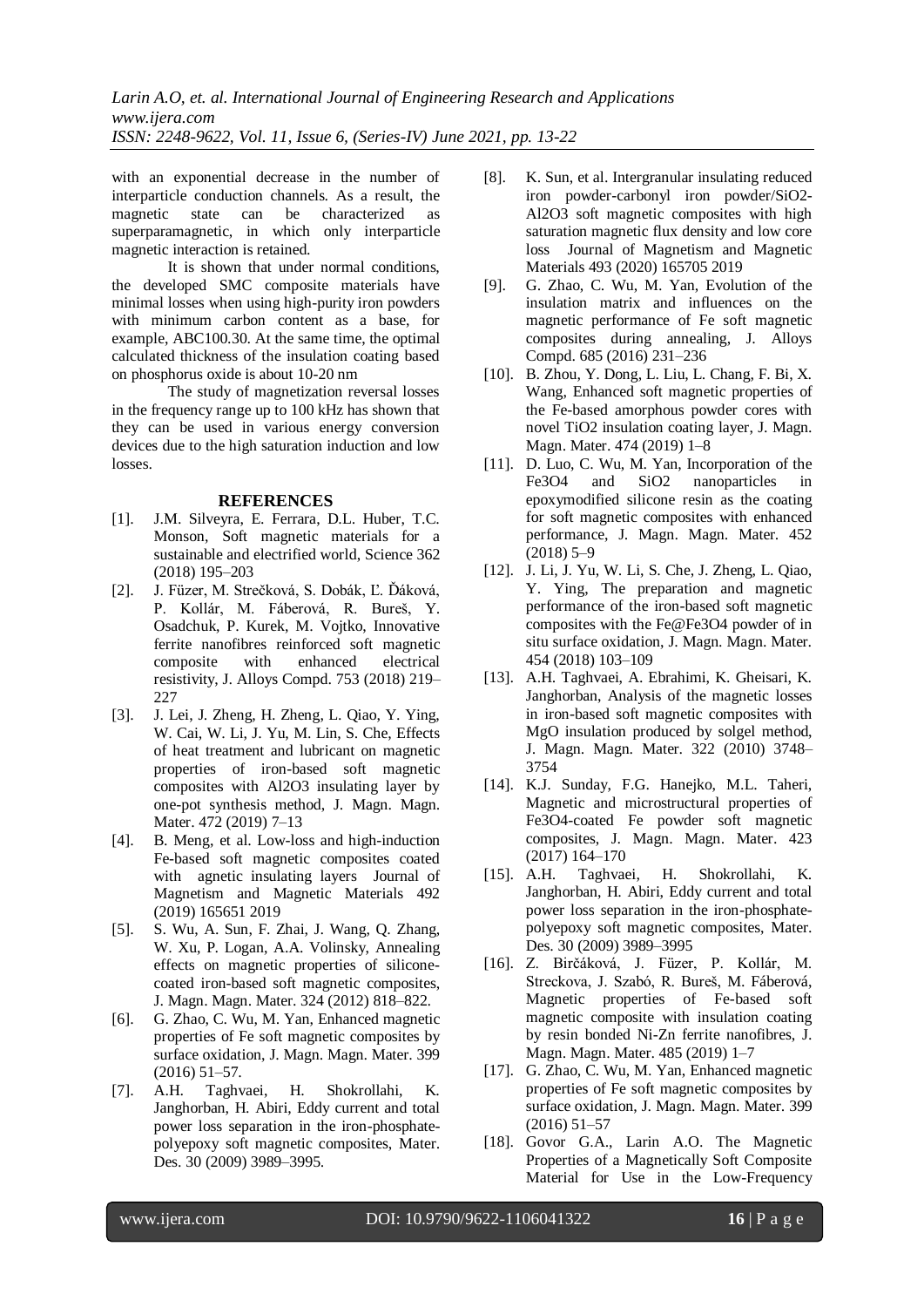Range. Inorganic Materials: Applied Research, 2019, Vol.10, No.2, pp.387–390.

- [19]. Govor G.A., Mihnevich V.V. Kompozicionnye magnitno-miagkie materialy na osnove poroshkov zheleza [Composite soft magnetic materials based on iron powders]. Neorgan. Materialy — Inorganic materials, 2007, vol.43, №7, pp.805–807.
- [20]. Timoshkov Yu.V.,Govor.G.A.,Vetcher A.k., Larinb A.O. Optimization Properties jf Low-Frequency SMC Material. Nano Tech.&Nano Sci. 2020,vol.3(1) pp.85-89
- [21]. Govor G.A., Mityk V.I., Tamonov A.V. Sposob izgotovleniya kompozicionnogo magnitno-miagkogo materiala [A method of manufacturing a soft magnetic composite material]. Patent RF №2465669. Publ. 27.10.2012.



 $100 \mu m$ 

| Element | Line type | Conditional   | Weight, % | Sigma weight, | Atom., % |
|---------|-----------|---------------|-----------|---------------|----------|
|         |           | concentration |           |               |          |
|         | K-series  | 2.48          | 7.74      | 0.06          | 21.48    |
| O       | K-series  | 31.47         | 14.64     | 0.04          | 30.50    |
|         | K-series  | 6.67          | 3.55      | 0.01          | 3.82     |
| Fe      | K-series  | 113.98        | 74.07     | 0.06          | 44.21    |
| Total:  |           |               | 100.00    |               | 100.00   |

**Fig. 1.** Results of electron microscopic examination of the surface of isolated iron particles - microstructure and chemical composition.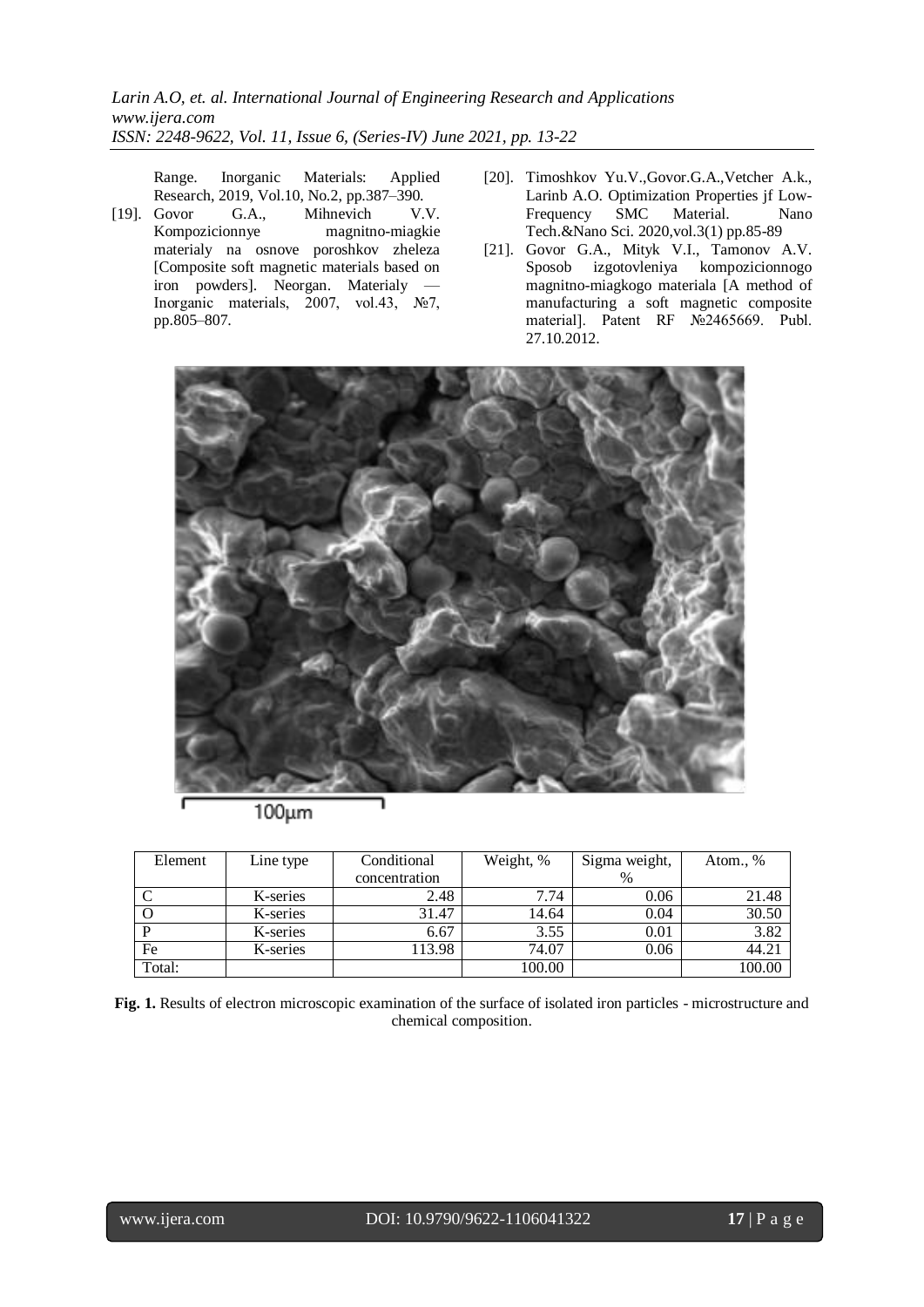

**Fig. 2.** X-ray diffraction pattern of SMC powder based on ABC100.30 - Fe reflection lines and a diffuse peak are observed, most likely associated with a disordered solution of  $Fe + P_2O_5$ .



**Fig. 3.** Temperature dependence of the resistivity of SMC material based on ABC100.30.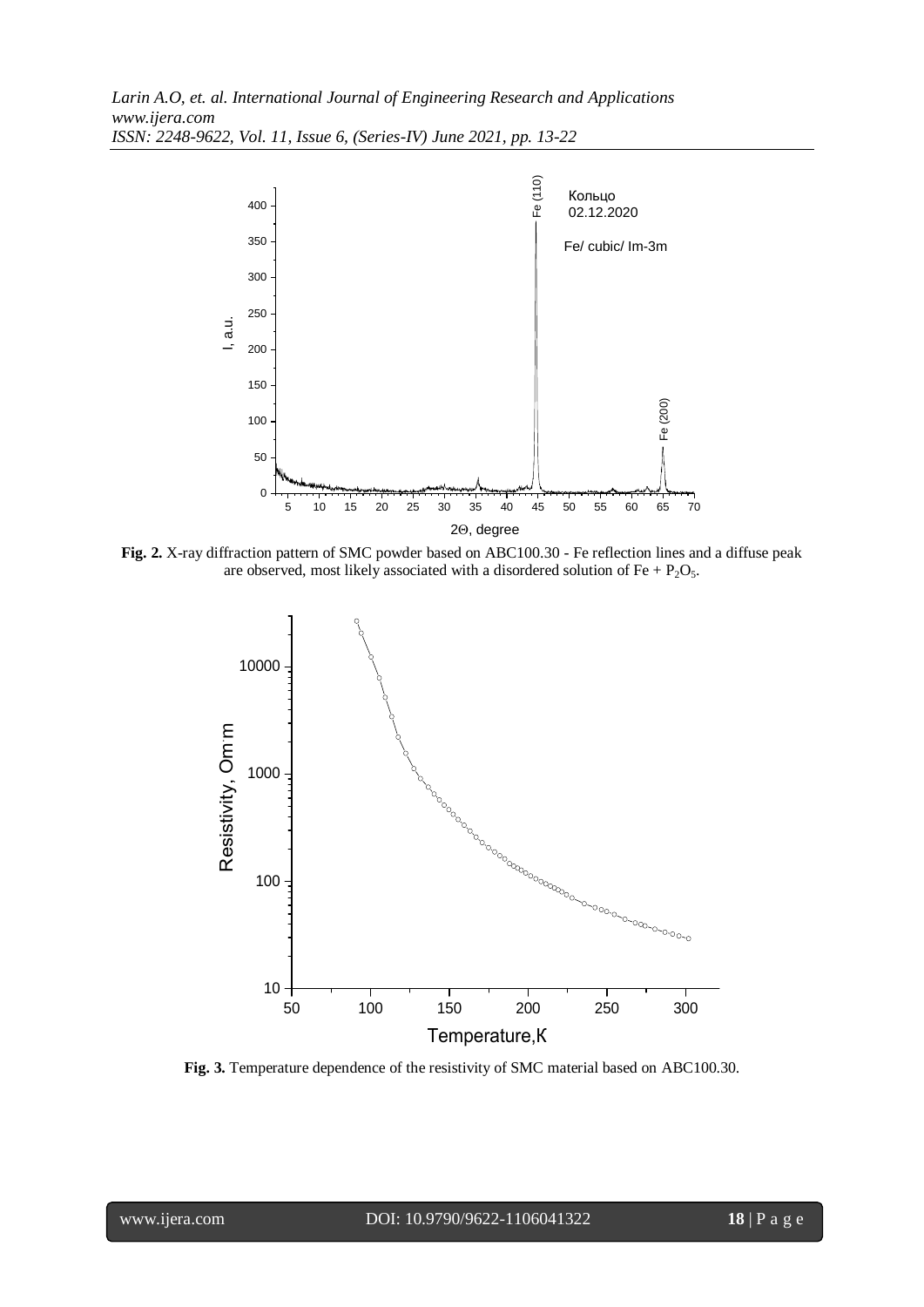

**Fig. 4.** Temperature dependence of the magnetic induction of an SMC material based on ABC100.30 in a field of 800 kA/m.



**Fig. 5.** SMC material remagnetization loop at a frequency of 1 kHz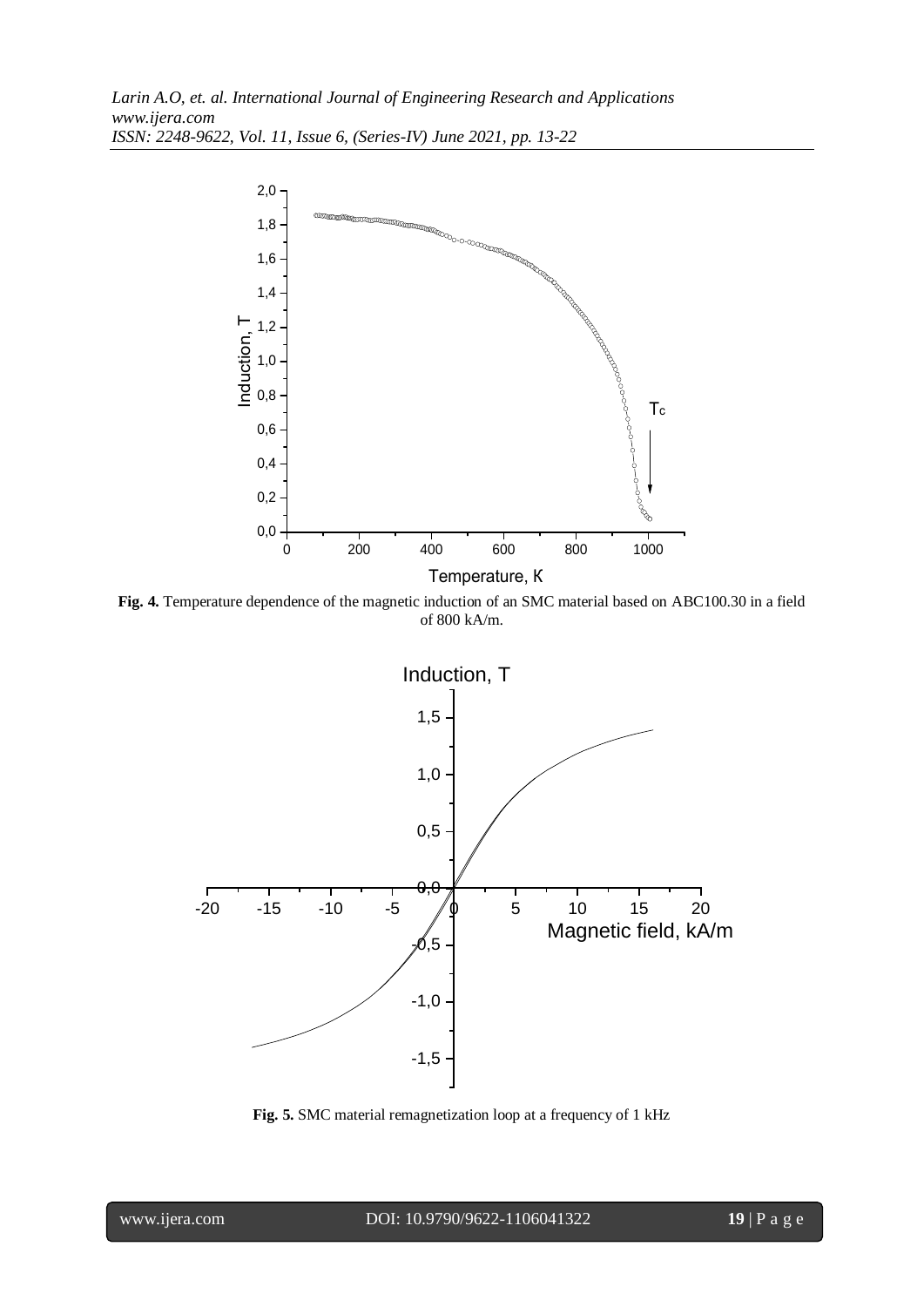

**Fig. 6.** Magnetization and loss curves at a frequency of 1 kHz SMC based on ABC100.30 in magnetic fields up to 15 kA/m.



**Fig. 7**. Magnetization curves of SMC material based on ABC100.30 iron powder.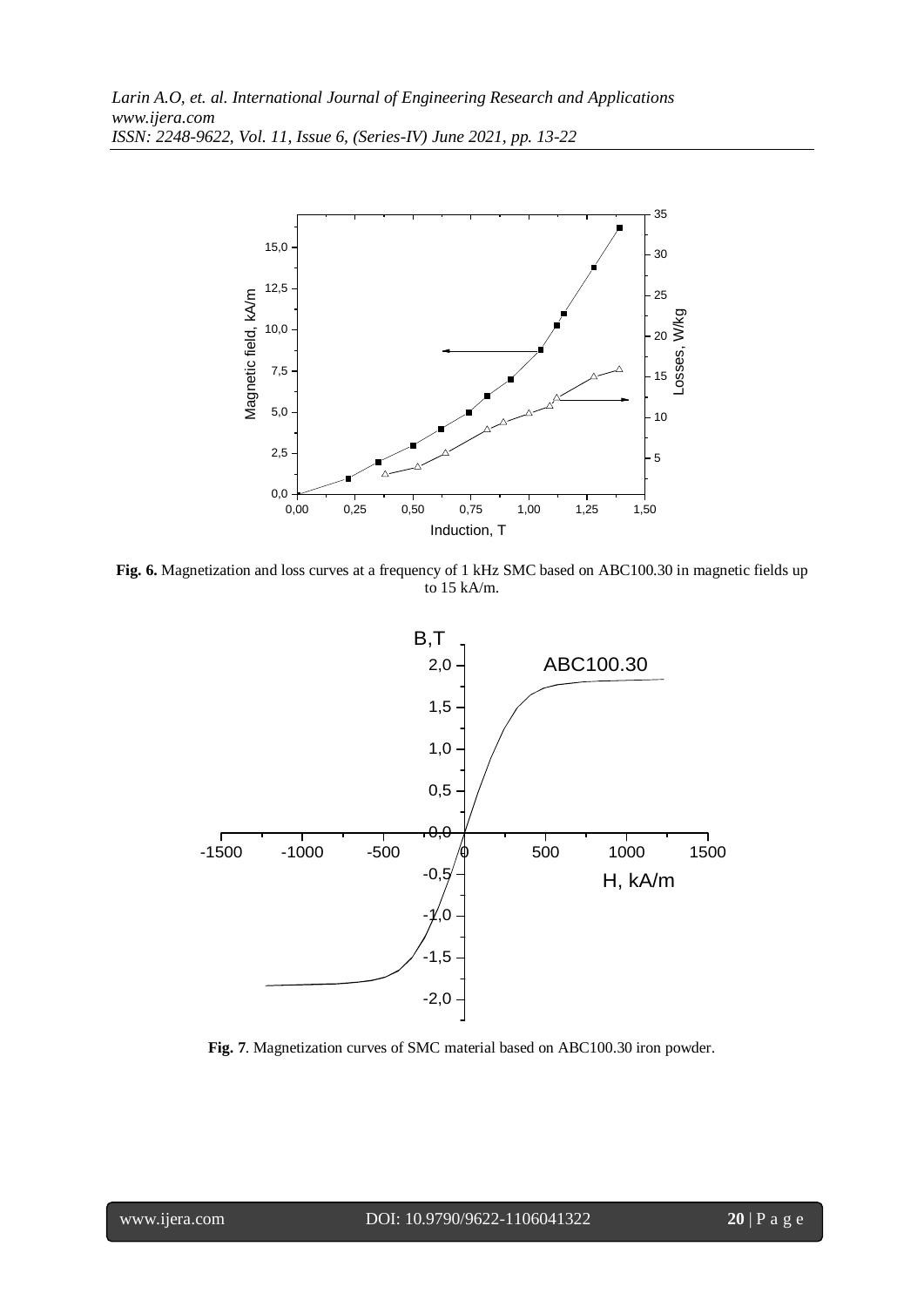

**Fig. 8.** Losses of SMC based on ABC100.30 with phosphide oxide insulation depending on frequency at values of induction 0.2 and 0.35 Tesla.



**Fig. 9**. Fermi level change from the minimum for the low-temperature region  $E_f = E_f$  to the maximum hightemperature value  $E_f = E_{f2}$ .